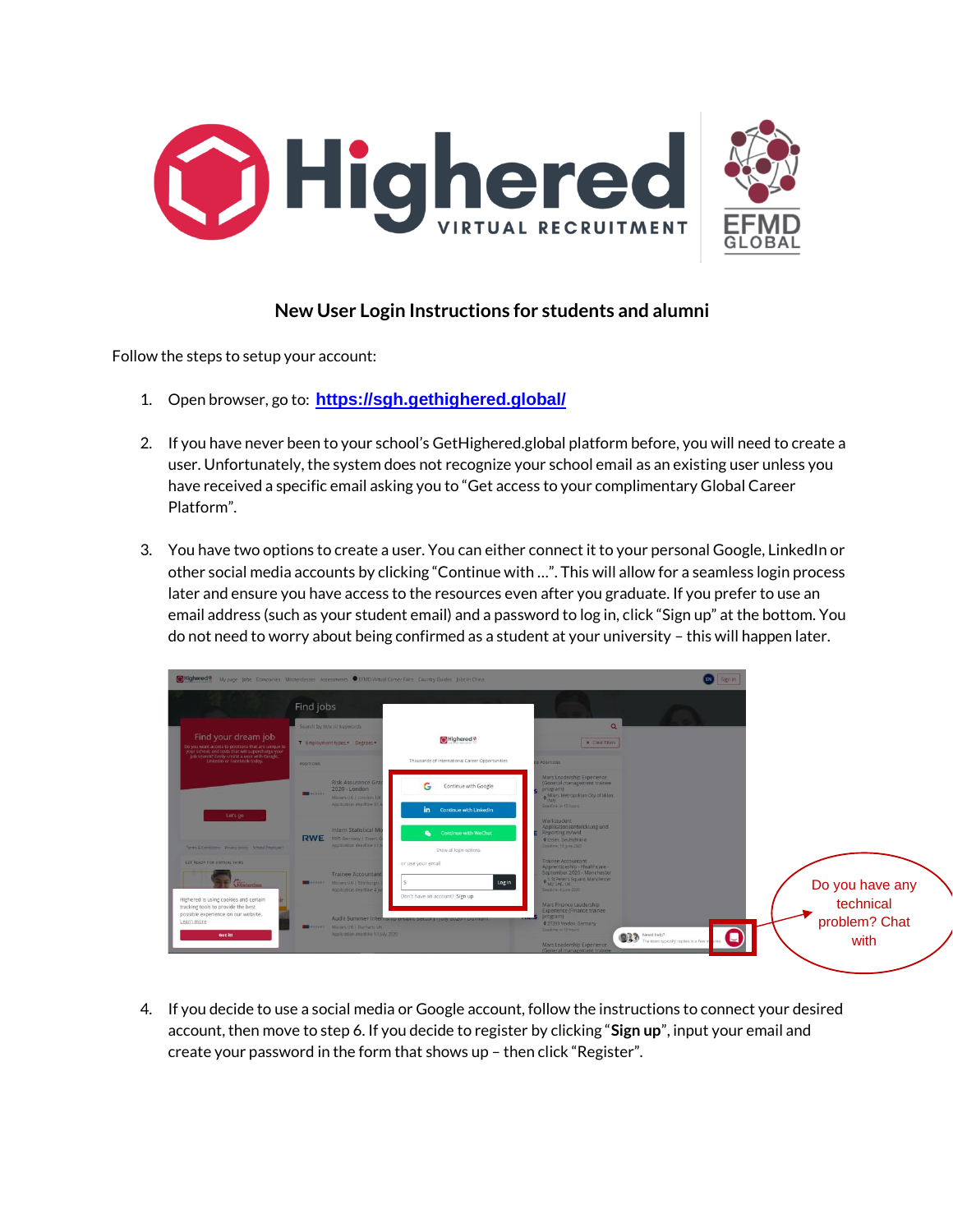| Mighered <sup>®</sup>                                                                                                          | My page Jobs Companies Masterclasses Assessments CEFMD Virtual Career Fairs Country Guides Jobs in China |                                                                                                                                          | Sign in                                                                                                            |  |
|--------------------------------------------------------------------------------------------------------------------------------|----------------------------------------------------------------------------------------------------------|------------------------------------------------------------------------------------------------------------------------------------------|--------------------------------------------------------------------------------------------------------------------|--|
|                                                                                                                                | Find jobs                                                                                                |                                                                                                                                          |                                                                                                                    |  |
|                                                                                                                                | Search by title or keywords                                                                              | $\leftarrow$                                                                                                                             | $\alpha$                                                                                                           |  |
| Find your dream job<br>Do you want access to positions that are unique to<br>your school, and tests that will supercharge your | T Employment types - Degrees -                                                                           | <b>Mighered</b> <sup>®</sup>                                                                                                             | <b>X</b> Clear Filters                                                                                             |  |
| job search? Easily create a user with Google,<br>Linkedin or Facebook today.                                                   | <b>POSITIONS</b>                                                                                         | Email                                                                                                                                    | <b>DI POSITIONS</b>                                                                                                |  |
|                                                                                                                                | <b>Risk Assurance Gray</b>                                                                               | Email                                                                                                                                    | Auszubildender (m/w/d) zum<br>Medizinischen Fachangestellten                                                       |  |
|                                                                                                                                | $2020 -$ London<br><b>COMMERCIAL</b><br>Mazars UK   London, UK<br>Application deadline 31                | We recommend that you use your personal email and<br>not your school email to ensure you have access to your<br>data after you graduate. | 2020<br><b>P Essen</b> Deutschland<br>Deadline 3 August 2020                                                       |  |
| Let's go                                                                                                                       |                                                                                                          | Password.                                                                                                                                | Mars Leadership Experience                                                                                         |  |
|                                                                                                                                | <b>Financial Analyst</b>                                                                                 | Password                                                                                                                                 | (General management trainee<br>program)                                                                            |  |
| Terms & Conditions - Privacy policy - School/Englisyer?                                                                        | Selection<br>Lilly   Carolina, Puerto P<br>Application deadline 24                                       | Confirm password                                                                                                                         | <b>o</b> Carrer de Mallorca, 56, 08029<br>Deadline: 35 April 2020                                                  |  |
| <b>GIT READY FOR VIRTUAL FAIRS</b>                                                                                             |                                                                                                          | Confirm password                                                                                                                         | Trainee Accountant Graduate -                                                                                      |  |
| Masterclass                                                                                                                    | <b>Q2C Accounts Recei</b><br>sta,<br>Lilly I Cork, Ireland<br>Application deadline 24                    | Register                                                                                                                                 | September 2020 - Edinburgh<br>Apex 2, 97 Haymarket Tettate.<br>Edinburgh EH12 SHD, UK<br><b>CODE and A welcome</b> |  |
| How to Succeed at a Virtual Career Fair                                                                                        |                                                                                                          |                                                                                                                                          | tars Leadership Experience<br>(General management trainee)                                                         |  |
| <b>A POSSESSING</b><br>Watch now!                                                                                              | Brand Manager<br>sta,<br>Lilly   Shanghai, China                                                         |                                                                                                                                          | program)<br>manS<br>o Velyka Vasyliuvska St. 100. Kylv.<br>Ukraine, 03150<br>Deactive 30 April 2320                |  |
|                                                                                                                                | Application deadline 24 june 2020                                                                        |                                                                                                                                          | Mars Finance Leadership                                                                                            |  |

- **5.** After clicking "Register", you will receive an email at the address you provided asking you to confirm that you are the owner of the address. Please do this before continuing.
- 6. **Your account is registered and active –** to log in, please continue using the method you initially used to create your account. This means that if you created your account using the Google button, you need to continue logging in with that, and use the same Google account. If you created your account by submitting an email and creating a password, type this email and click "Log in".

| <b>Mighered®</b>                                                                                                               |                                                                                      | My page Jobs Companies Masterclasses Assessments CEMD Virtual Career Fairs Country Guides Jobs in China |                                                                                                                                                           |
|--------------------------------------------------------------------------------------------------------------------------------|--------------------------------------------------------------------------------------|---------------------------------------------------------------------------------------------------------|-----------------------------------------------------------------------------------------------------------------------------------------------------------|
|                                                                                                                                | Find jobs                                                                            |                                                                                                         |                                                                                                                                                           |
| Find your dream job<br>Do you want access to positions that are unique to<br>your school, and tests that will supercharge your | Search by otle or keywords                                                           |                                                                                                         | $\alpha$                                                                                                                                                  |
|                                                                                                                                | T Employment types . Degrees .                                                       | Mighered <sup>®</sup>                                                                                   | <b>x</b> Clear finers                                                                                                                                     |
| job search? Easily create a user with Google,<br>Linkedin or Facebook today.                                                   | <b>POSITIONS</b>                                                                     | Thousands of International Career Opportunities                                                         | <b>IT POSTFIONS</b>                                                                                                                                       |
|                                                                                                                                | <b>Risk Assurance</b><br>$2020 -$ London<br><b>THE MAXABLE</b><br>Mazars UK   London | G<br>Continue with Google                                                                               | Mars Leadership Experience<br>(General management trainee)<br>program)<br>o Milan, Metropolitan City of Milan.<br>Italy                                   |
| Let's go                                                                                                                       | Application deadline                                                                 | in<br>Continue with Linkedin                                                                            | Deadline in 13 Nours<br>Werkstudent                                                                                                                       |
|                                                                                                                                | Intern Statistical<br><b>RWE</b><br><b>RWE Germany   Esse</b>                        | <b>Continue with WeChat</b><br>$\bullet$                                                                | Applikationsentwicklung und<br>Reporting m/w/d<br><b>PEssen</b> Deutschland                                                                               |
| Terms & Condicions - Privacy policy - School Employer?                                                                         | Apic@cation deathing                                                                 | Show all login options                                                                                  | Deadline 13 Avre 2020                                                                                                                                     |
| GET READY FOR VIRTUAL FAIRS                                                                                                    | <b>Trainee Account</b>                                                               | or use your email                                                                                       | <b>Trainee Accountant</b><br>Apprenticeship - Healthcare -<br>September 2020 - Manchester                                                                 |
| Stateslass.                                                                                                                    | <b>BE HARASS MAZZES UK CEDIROLE</b><br>Apolication deadline                          | s<br>Log in                                                                                             | 9 1 St Peter's Square, Manchester<br>Deadline 4 tune 2020                                                                                                 |
| Highered is using cookies and certain<br>tracking tools to provide the best                                                    |                                                                                      | Don't have an account? Sign up                                                                          | Mars Finance Leadership                                                                                                                                   |
| possible experience on our website.<br>Learn more<br>Got it!                                                                   | Western Mazars UK   Durham UK<br>Application deadline 13 loly 2020                   | Audit Summer Internamp (equal sector) - july 2020 - transam                                             | Experience (Finance trainee)<br>program)<br>1.125<br>@ 27283 Verden, Germany<br>Deadline by 15 Hours<br><b>DED</b> Need help?<br>$\overline{\phantom{0}}$ |
|                                                                                                                                |                                                                                      |                                                                                                         | The team typically replies in a few minutes.<br>Mars Leadership Experien<br>(General management tra                                                       |

- 6a. For non-social media accounts, provide your email and password and click "Log in". If you have forgotten your password, you can click "Forgot password?" to create a new one.
- **NOTE:** If you created your user with a social media account, it is possible to set a password. This can be done by clicking "forgot password" and then submitting the email connected to the social media account you used. This password can then be used to log in with as if you created your account using the signup button. If you want to post a position or you are a career admin, you must have a password to log in to the admin area.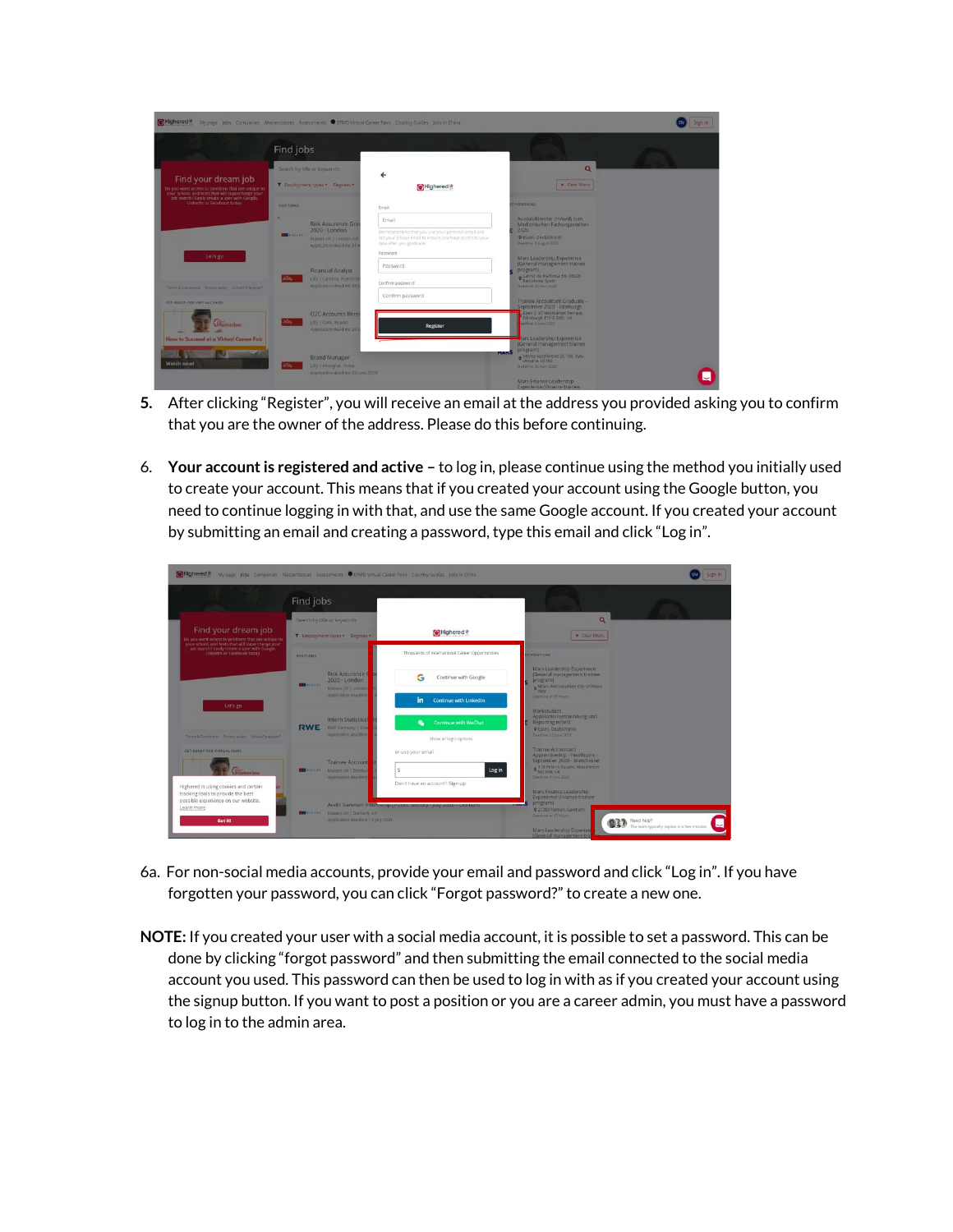| Highered <sup>®</sup>                                                                                                                                                           | My page Jobs Companies Masterclasses Assessments CEFMD Virtual Career Fairs Country Guides Jobs in China |                                                              |                                                                                                                                        | Sign in |
|---------------------------------------------------------------------------------------------------------------------------------------------------------------------------------|----------------------------------------------------------------------------------------------------------|--------------------------------------------------------------|----------------------------------------------------------------------------------------------------------------------------------------|---------|
|                                                                                                                                                                                 | Find jobs                                                                                                |                                                              |                                                                                                                                        |         |
| Find your dream job<br>Do you want access to positions that are unique to<br>your school, and tests that will supercharge your<br>job search? Easily create a user with Google. | Search by title or keywords<br>T Employment types . Degrees                                              | $\leftarrow$<br><b>Mighered</b>                              | $\alpha$<br>x Clear filters                                                                                                            |         |
| Linkedin or Facebook today.                                                                                                                                                     | <b>POSITIONS</b><br><b>Risk Assurance G</b><br>2020 - London<br><b>USA HAZARE</b>                        | user@highered.global                                         | <b>TIONS</b><br>0.01<br>irs Leadership Experience<br>eneral management trainee<br>pgram)                                               |         |
| Let's go                                                                                                                                                                        | Mazars UK   London<br>Application deadline<br><b>Intern Statistical</b>                                  | Password<br>------------------                               | Milan, Metropolitan City of Milan,<br>taly<br>offering the 15 hours<br><i>erkstudent</i><br>plikationsentwicklung und<br>porting m/w/d |         |
| Terms & Conditions Privacy policy School/Employer?<br><b>GET READY FOR VIRTUAL FAIRS</b>                                                                                        | <b>RWE</b><br><b>RWE Germany   Esse</b><br>Application deadline                                          | Log in                                                       | Issen, Deutschland<br>(films) 15 Sund 2020<br>linee Accountant<br>prenticeship - Healthcare -                                          |         |
| <i><u><u>Visterdas</u></u></i><br>How to Succeed at a Virtual Career Fair                                                                                                       | <b>Trainee Account</b><br><b>BE HARANS</b> Mazarc UK   Edinbur<br>Application deadline                   | Forgot password?                                             | otember 2020 - Manchester<br>St Peter's Square, Manchester<br><b>M2 3AE UK</b><br>phoe il lune 2020<br>irs Finance Leadership          |         |
| I W<br>Watch now!                                                                                                                                                               | <b>MARKARY MEZZATS UK I Durham UK</b><br>Application deadline 13 July 2020                               | Audit Summer Internship (Public Sector) - July 2020 - Durham | <b>Experience (Finance trainee)</b><br><b>MARS</b> program)<br>9 27283 Verden, Germany<br>Deadline: in 15 hours                        |         |
|                                                                                                                                                                                 |                                                                                                          |                                                              | Mars Leadership Experience<br>(General management trainee)                                                                             |         |

7. **Verify your student/alumni status –** Your account is now active, and you are logged in, but your functionality is very limited. In order to apply to positions and get access to resources such as Masterclasses, Career Assessments and Virtual Events, **you need to verify that you are a student/alum of your school**. Depending on their policy, your account may be deleted if you have not verified your connection. So, please make sure to verify by clicking the red icon at the top right hand corner, or one of the prompts on the site. You will also be asked to "Verify your school e-mail" if you attempt to access a restricted area. and the second second second second second second second second second second second second second second second second second second second second second second second second second second second second second second seco

| <b>RWE</b>  | Intern Statistical Models and Data Analytics m/f/t<br>RWE Germany   Essen, Germany<br>Application deadline 11 May 2020             | Add an education<br>$+15%$<br><b>Update profile</b>                                                                                                                                |  |
|-------------|------------------------------------------------------------------------------------------------------------------------------------|------------------------------------------------------------------------------------------------------------------------------------------------------------------------------------|--|
|             | Trainee Accountant Graduate - September 2020 - Edinburgh<br>Mazars UK   Edinburgh, UK<br>Application deadline 4 June 2020          | Terms & Conditions Privacy policy School/Employer?<br>GET READY FOR VIRTUAL FAIRS                                                                                                  |  |
| <b>MARS</b> | Mars Leadership Experience (General management trainee<br>program)<br>Mars Italy   Milan, Italy<br>Application deadline in 7 hours | Masterclass<br>How to Succeed at a Virtual Career Fair                                                                                                                             |  |
|             |                                                                                                                                    | Verify your school e-mail<br>It's a quick process and will give you<br>access to exclusive features like unique<br>job postings, skill tests and career<br>resources.<br>Verify me |  |
|             |                                                                                                                                    |                                                                                                                                                                                    |  |

8. Follow the simple verification steps, ensuring to select the **right school and email domain by using the dropdowns.** If you use an invalid email address, you will not receive the verification email, and you will have to cancel the verification and try again.